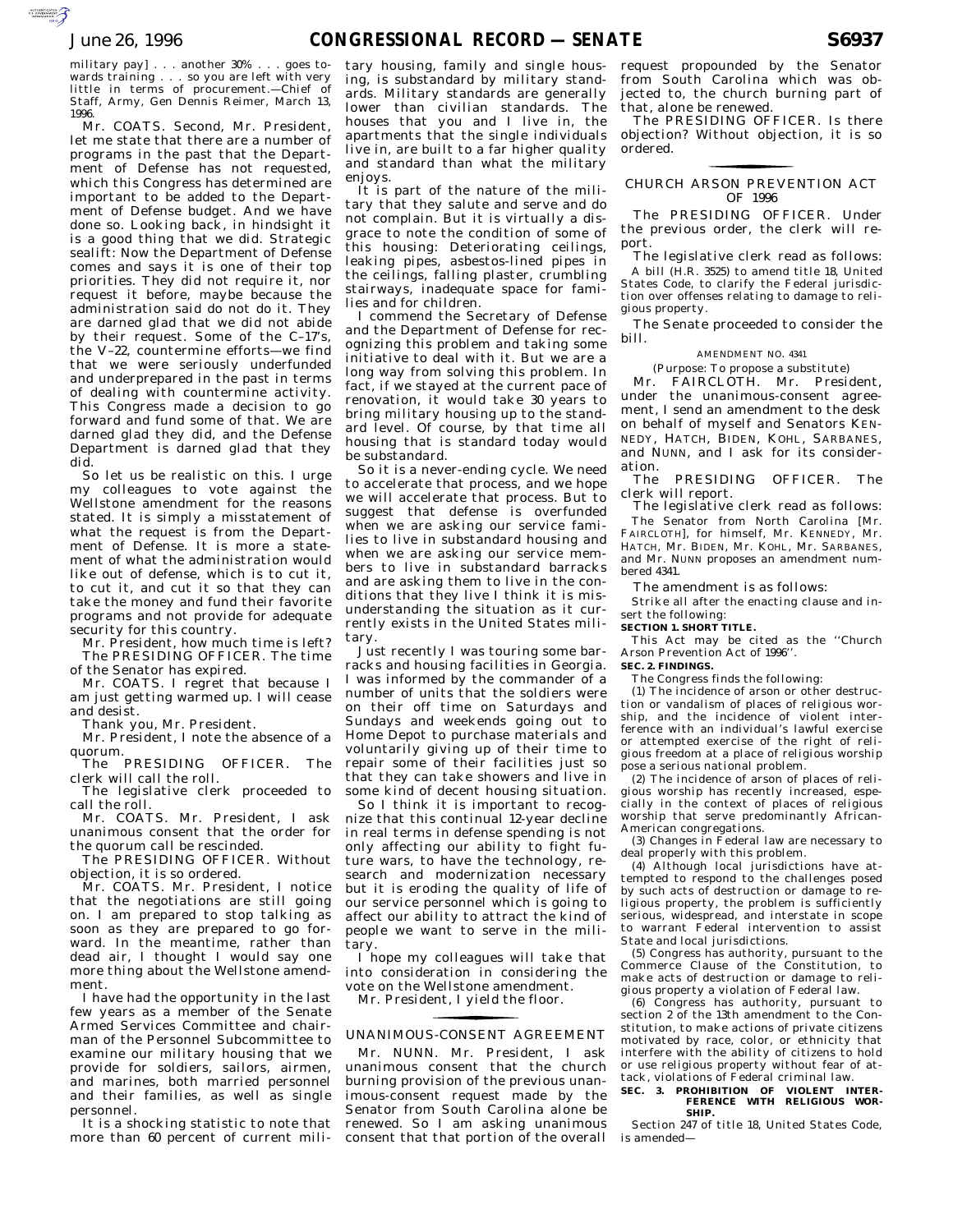(1) in subsection (a), by striking ''subsection (c) of this section'' and inserting ''subsection (d)'';

(2) by redesignating subsections (c), (d), and (e), as subsections (d), (e), and (f), respectively;

(3) by striking subsection (b) and inserting the following:

''(b) The circumstances referred to in subsection (a) are that the offense is in or affects interstate or foreign commerce.

''(c) Whoever intentionally defaces, damages, or destroys any religious real property because of the race, color, or ethnic characteristics of any individual associated with that religious property, or attempts to do so, shall be punished as provided in subsection  $(d)$ .''

(4) in subsection (d), as redesignated—

(A) in paragraph (2)—

(i) by inserting ''to any person, including any public safety officer performing duties as a direct or proximate result of conduct prohibited by this section,'' after ''bodily injury''; and

(ii) by striking ''ten years'' and inserting ''20 years'';

(B) by redesignating paragraphs (2) and (3) as paragraphs (3) and (4), respectively;

(C) by inserting after paragraph (1) the following:

''(2) if bodily injury results to any person, including any public safety officer performing duties as a direct or proximate result of conduct prohibited by this section, and the violation is by means of fire or an explosive, a fine under this title or imprisonment for not more that 40 years, or both;'';

(5) in subsection (f), as redesignated-

(A) by striking "religious property" and<br>iserting "religious real property" both inserting "religious real property" places it appears; and

(B) by inserting '', including fixtures or religious objects contained within a place of religious worship'' before the period; and

(6) by adding at the end the following new subsection:

''(g) No person shall be prosecuted, tried, or punished for any noncapital offense under this section unless the indictment is found or the information is instituted not later than 7 years after the date on which the offense was committed.'

#### **SEC. 4. LOAN GUARANTEE RECOVERY FUND.**

(a) IN GENERAL.—

(1) IN GENERAL.—Using amounts described in paragraph (2), the Secretary of Housing and Urban Development (referred to as the 'Secretary'') shall make guaranteed loans to financial institutions in connection with loans made by such institutions to assist organizations described in section 501(c)(3) of the Internal Revenue Code of 1986 that have been damaged as a result of acts of arson or terrorism in accordance with such procedures as the Secretary shall establish by regulation.

(2) USE OF CREDIT SUBSIDY.—Notwithstanding any other provision of law, for the cost of loan guarantees under this section, the Secretary may use not more than \$5,000,000 of the amounts made available for fiscal year 1996 for the credit subsidy provided under the General Insurance Fund and the Special Risk Insurance Fund.

(b) TREATMENT OF COSTS.—The costs of guaranteed loans under this section, including the cost of modifying loans, shall be as defined in section 502 of the Congressional Budget Act of 1974.

(c) LIMIT ON LOAN PRINCIPAL.—Funds made available under this section shall be available to subsidize total loan principal, any part of which is to be guaranteed, not to exceed \$10,000,000.

(d) TERMS AND CONDITIONS.—The Secretary shall—

(1) establish such terms and conditions as the Secretary considers to be appropriate to provide loan guarantees under this section, consistent with section 503 of the Credit Reform Act; and

(2) include in the terms and conditions a requirement that the decision to provide a loan guarantee to a financial institution and the amount of the guarantee does not in any way depend on the purpose, function, or identity of the organization to which the financial institution has made, or intends to make, a loan.

## **SEC. 5. COMPENSATION OF VICTIMS; REQUIRE-MENT OF INCLUSION IN LIST OF CRIMES ELIGIBLE FOR COMPENSA-TION.**

Section 1403(d)(3) of the Victims of Crime Act of 1984 (42 U.S.C.  $10602(d)(3)$ ) is amended by inserting ''crimes, whose victims suffer death or personal injury, that are described in section 247 of title 18, United States Code,'' after ''includes''.

#### **SEC. 6. AUTHORIZATION FOR ADDITIONAL PER-**SONNEL TO ASSIST STATE AND **LOCAL LAW ENFORCEMENT.**

There are authorized to be appropriated to the Department of the Treasury and the Department of Justice, including the Community Relations Service, in fiscal years 1996 and 1997 such sums as are necessary to increase the number of personnel, investigators, and technical support personnel to investigate, prevent, and respond to potential violations of sections 247 and 844 of title 18, United States Code.

### **SEC. 7. REAUTHORIZATION OF HATE CRIMES STA-TISTICS ACT.**

The first section of the Hate Crimes Statistics Act (28 U.S.C. 534 note) is amended—

(1) in subsection (b), by striking ''for the calendar year 1990 and each of the succeeding 4 calendar years'' and inserting ''for each calendar year''; and

(2) in subsection (c), by striking ''1994'' and inserting ''2002''.

# **SEC. 8. SENSE OF THE CONGRESS.**

The Congress—

(1) commends those individuals and entities that have responded with funds to assist in the rebuilding of places of worship that have been victimized by arson; and

(2) encourages the private sector to continue these efforts so that places of worship that are victimized by arson, and their affected communities, can continue the rebuilding process with maximum financial support from private individuals, businesses, charitable organizations, and other non-profit entities.

The PRESIDING OFFICER. The Senator from North Carolina has 10 minutes.

Mr. FAIRCLOTH. Mr. President, the Church Arson Prevention Act of 1996 is designed to meet two goals: One goal is to prosecute criminals who would sink so low as to burn churches to begin with.

Second, we want to send a clear message that people of faith will not stand for this type of violence.

Senator KENNEDY and I have worked together on this legislation, and it is bipartisan legislation, in order to demonstrate that America's commitment to protect houses of worship across philosophical and geographical boundaries; that we are united in this effort. As I said last week, if we in Congress cannot agree that church burning is a despicable crime, what in the world can we agree upon?

Several North Carolina churches burned down in the past year and a half. Some of these fires were accidents while others were clearly intentional. The criminals who set fires on purpose, whatever their reasoning, should be prosecuted and punished to the fullest extent of the law.

In most of these cases, State and local law enforcement is more than capable of handling arson investigations. There is nothing in this bill to imply that we do not think local law enforcement is capable of doing their job. But there may be special circumstances such as criminals moving State to State setting fires where Federal assistance and a Federal statute is needed to adequately resolve the problem and to correct the situation.

The Faircloth-Kennedy bill gives prosecutors the tools they need to fully punish guilty parties. It raises the penalties for church arson from 10 to 20 years. It extends the statute of limitations for church arson from 5 to 7 years. Both of these changes make the penalties consistent with other Federal arson crimes.

Additionally, this bill authorizes funding for the Treasury and the Justice Department to train local law enforcement investigating church arson, and in many cases this is needed.

The legislation does not provide any new funding. This will be determined by the Appropriations Committee.

Also, the legislation allows the HUD Secretary to take money that has already been appropriated to use as loan guarantees for the rebuilding of these churches. I really do not believe that such funding will be needed. I believe the American people through their own charitable good will will put forth the funds to rebuild these churches. In fact, in the bill I inserted a sense-ofthe-Senate commending those that have and will bring forth the funding. I urge other private individuals and companies to continue to join in these efforts to rebuild these sanctuaries without calling upon the Federal Government.

Growing up and living in the rural South, I understand how the church serves as the center of the family and the community. Burning these churches is an assault on everyone's family and community. The violence must end now, and this bill will bring it to a halt.

Mr. President, I believe the Senate realizes that this bill is not about liberals and conservatives. It is not about blacks or whites. It is about something much larger and encompasses all of us—the power of justice, the importance of faith, and the ability to distinguish between right and wrong. This is a joint effort on the part of Senator KENNEDY and many others in this Senate to clearly make the distinction between right and wrong.

Mr. President, I yield the remainder of my time.

Mr. KENNEDY addressed the Chair.

The PRESIDING OFFICER. The Senator from Massachusetts.

Mr. KENNEDY. Mr. President, today Senator FAIRCLOTH and I come before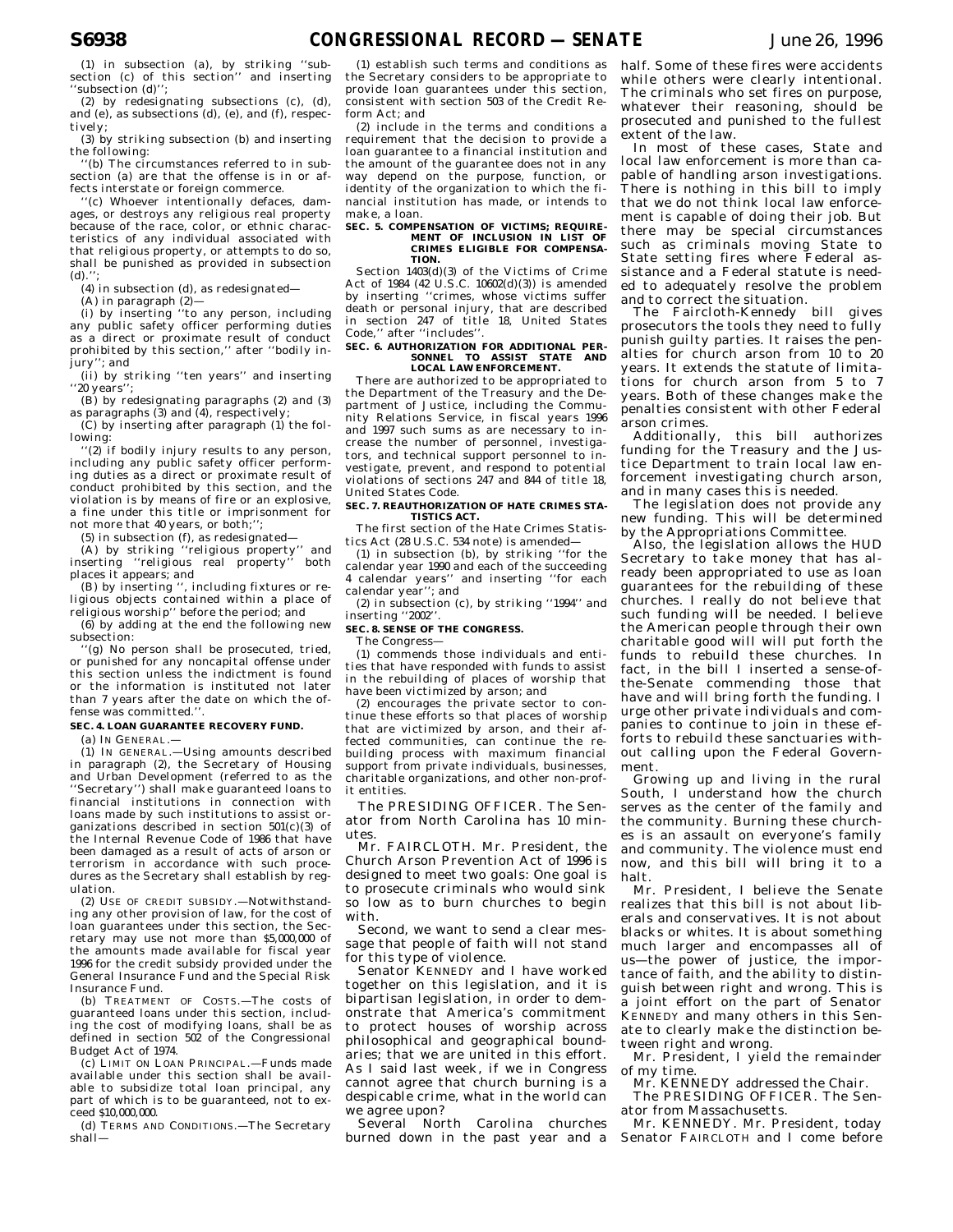the Senate in a spirit of bipartisanship to address the festering problem of church arson. This horrifying epidemic, which was originally confined to the South, has recently spread to elsewhere in the United States. The wave of arsons primarily directed at African-American churches is a reminder of some of the darkest moments in our history—when African-Americans were mired in a quicksand of racial injustice. The American people are growing sick and tired of waking up seemingly every morning only to learn of another church arson.

This is not a regional problem. It is a national problem. It is vitally important for the American people to recognize that all Americans—Democrats and Republicans, whites and nonwhites, Catholics, Protestants, Jews, and Muslims—must speak with a united voice in condemning and combating these outrageous acts. We must send the strongest possible signal that Congress intends to act swiftly and effectively to address this festering crisis.

It is in this spirit of unity that Senator FAIRCLOTH and I have worked together to develop a bipartisan bill to deal with the issue. I commend Senator FAIRCLOTH for his leadership on this legislation. I also commend Senators HATCH and BIDEN for their leadership and assistance in crafting this bill. I also applaud my colleagues in the House, HENRY HYDE and JOHN CONYERS, who crafted a bipartisan House bill that passed swiftly and unanimously.

During the course of the past week, House and Senate Republicans and Democrats have worked together to resolve the differences between the House and Senate bills, and to craft a comprehensive bill to respond to the church arson problem. The substitute that we are offering today is the product of this bipartisan cooperation between the Senate and the House. I fully expect that by the end of this week, the Senate and the House of Representatives will be on record 535 to  $\dot{0}$  with a strong statement of Federal resolve to combat the church arson epidemic.

Let me briefly outline the basic components of the bill that have been worked out by House and Senate leaders. First, it provides needed additional tools for Federal prosecutors to address violence against places of worship. The bill amends the primary Federal statute dealing with destruction of places of worship to make it easier to prosecute these cases. Current law contains onerous and unnecessary jurisdictional obstacles that have made this provision largely ineffective.

In fact, despite the large number of incidents of destruction or desecration of places of religious worship in recent years, only one prosecution has been brought under this statute since its passage in 1988. Our bill will breathe new life into this statute by removing these unnecessary obstacles.

In addition, our bill strengthens the penalty for church arson by conforming it with the penalties under the gen-

eral Federal arson statute. By conforming the penalty provisions of these two statutes, the maximum potential penalty for church arson will double from 10 to 20 years. Our bill also extends the statute of limitations from 5 to 7 years, giving investigators needed additional time to solve these difficult crimes.

Giving prosecutors additional tools will enable to address this crisis more effectively. However, we must also deal with the aftermath of the arsons that have left some needy communities without a place of worship. The bill contains an important provision granting the Department of Housing and Urban Development the authority to make loan guarantees to lenders who provide loans to places of worship that have been victimized by arson.

This provision does not require an additional appropriation of funds to HUD. It simply gives HUD authority to use funds it already has. Although the private sector will assume the primary responsibility for rebuilding, these loan guarantees will serve an indispensable function to help expedite the rebuilding process and the healing process.

Some of the churches have been insured. Some belong to congregations that are representative of a broader national scope but many of them are small community churches. I think all of us are enormously encouraged by the outpouring of support from all parts of the country to help local communities rebuild those churches. We want to make sure that those that may have difficulty in gathering the funds are not going to be left out or left behind, and this very modest program of loans can provide help and assistance to those very small communities that might not otherwise have it.

The bill also contains a provision that ensures that anyone who is injured as a result of these cowardly acts will be eligible to apply for assistance under the Victims of Crime Act.

These arsons have place an enormous burden on State and local law enforcement, who also must investigate the crimes and address the tense aftermath within their communities.

This bill contains two measures to assist State and local law enforcement and local communities in responding to these vicious crimes. The Department of Treasury is authorized to hire additional ATF agents to assist in these investigations, and to train State and local law enforcement officers in arson investigations.

There is very sophisticated new technology and understanding about the nature of arson, and that new kind of technology available to local communities is something that we should do so they, local communities can use it to help resolve these crimes.

The bill authorizes the Department of Justice to provide additional funds to the Community Relations Service, a small but vital mediation arm established by the Civil Rights Act of 1964.

The mission of the community Relations Service is to go into a community and reduce racial unrest through mediation and conciliation. It earned the respect of law enforcement officials and community leaders nationwide.

Unfortunatley, its budget was recently cut in half, forcing it to contemplate layoffs at a time when its services are in greatest demand. The bill authorizes restoration of funds to the Community Relations Service.

Finally, the bill reauthorizes the Hate Crimes Statistics Act for 6 years. Reauthorizing the Hate Crimes Statistics Act is essential, and law enforcement groups, religious leaders and civil rights leaders throughout the Nation strongly support it.

This again, is bipartisan legislation. Senator HATCH, Senator SIMPSON, and other Members who have long been in the lead in hate crime legislation support it.

It is not simply a political imperative for the Senate to act. It is a moral imperative. Civil rights remains the unfinished business in America. Just as Congress spoke in a swift and bipartisan fashion during the civil rights struggles of the 1960's, we must again do so today.

Out of these tragic events, we have already witnessed countless acts of courage by people of all races and religious backgrounds.

The courage and faith demonstrated by parishioners and clergy of the burned churches is an inspiration to the entire Nation. For example, tomorrow in the Judiciary Committee we will hear from a pastor of a church in rural Alabama that has been burned down not once but twice. While the bricks and mortar, bibles and pews may have been burned, his faith endures—stronger than ever. He is truly a profile in courage.

The outpourings of generosity from the private sector have been enormous. Every day, we learn of a new offer of financial or technical support from various private sector sources across the political and religious spectrum. This generosity, as Martin Luther King once said, ''will enable us as a nation to hew out of the mountain of despair a stone of hope.''

America is being tested, and scores of courageous and generous Americans have met the challenge. It is time for Congress to meet this challenge.

I urge my colleagues to join me in expediting action on this urgent legislation.

Ms. MOSELEY-BRAUN. Mr. President, the perpetrators of the rash of hate crimes and church burnings in this country are no more than cowardly domestic terrorists. They work under cover of darkness and anonymity in an attempt to intimidate some and encourage others precisely because they have neither the will nor the courage to be associated with the evil they seek to unleash on our land. I strongly condemn these actions and urge my fellow Americans to combat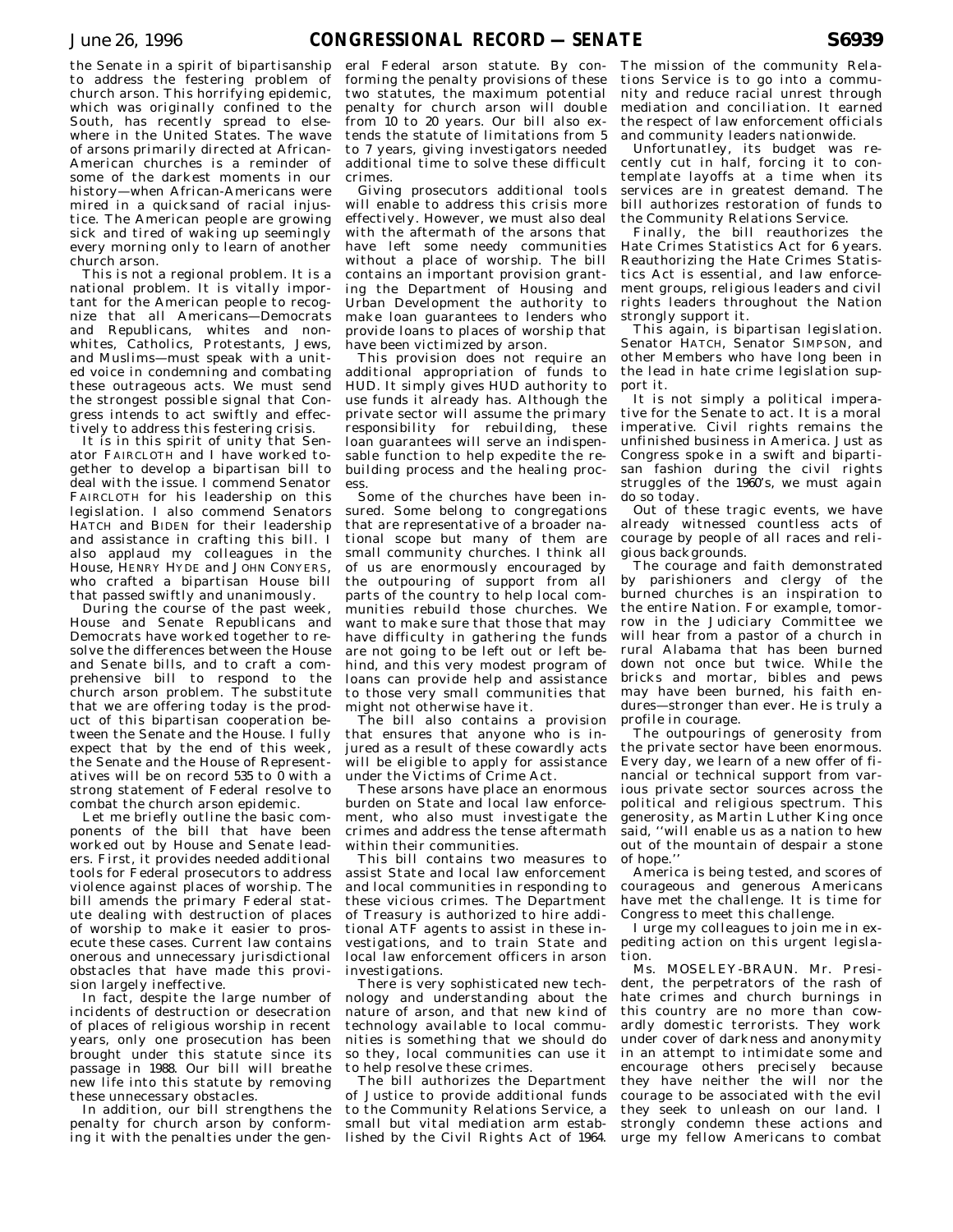the atmosphere of hatred that allowed them to happen. These fires must be stopped—now.

H.R. 3525, the Church Arson Protection Act of 1996, will give the Federal Government additional tools to help ensure that it is stopped, that those who perpetrate this violence are caught and punished, and that the damage they have caused our communities is mitigated. I am a proud cosponsor of the bill because it is a concrete demonstration that the American Congress, as the representatives of the American people, are committed to bringing this violence against our communities to an end.

As we enter the 21st century, America is anxious to put the ugly legacy of racial division behind us. Unlike a century ago, the masses of people who make up our national community cannot be seduced by the messages of hate and conflict which consumed us in the past. Those messages lost their power with the moral victory of the civil rights movement, and our country has matured in ways which cannot be undone by racist terrorism. We are not intimidated, Mr. President, but embarrassed, and challenged by these criminals and their destruction.

Most Americans are appalled and outraged. Our Nation as a whole, without regard to color or religion, is shamed by this horror. Since January 1995 there have been 75 fires in churches nationwide. Thirty-six fires have occurred in predominantly African-American churches in the Southeast United States. From the President of the United States to the neighbors in areas which have witnessed these crimes, the leadership taken by individual citizens to affirm a climate of respect and community gives truth to the fact that our Nation will not fall prey to the forces of fear.

Make no mistake but that the perpetrators of these fires are criminals. The act of arson is a crime, when directed at a church it is a crime of unspeakable dimension. But that is precisely why we are called upon, each of us, to speak and act in ways which will demonstrate our collective intolerance of such hate crimes. Our community, as a whole, must dedicate itself to the rebuilding of the churches. We must engage our Government and law enforcement apparatus to investigate and uncover the perpetrators of this terrorism. No stone should be left unturned in our search for the truth. Federal, State, and local law enforcement must approach these hate crimes with the same vigor and sophistication as would be given the most heinous foreign threat.

I applaud the strong message that is being sent to the arsonists. With well over 200 FBI and ATF investigators working together with State and local authorities, we are letting the arsonists know that solving these crimes and putting those responsible behind bars is a top priority.

I agree with the President when he said,

We must rise up as a national community to safeguard the right of every citizen to worship in safety. That is what America stands for.

The President has launched several efforts to demonstrate his determination to apprehend and prosecute those responsible for the fires, as well as rebuild what has been destroyed.

The President has established a toll free tip-line that is available for citizens to provide any information they have on these fires. That number is now available 24 hours a day, 7 days a week. If anyone has any information about the fires they can call 1–888– ATF–FIRE.

Other initiatives, the President promoted include, having ATF inform churches of steps they can take to protect themselves from arsonists. Churches throughout the South will be visited by ATF special agents to answer any questions church leaders and parishioners may have. Furthermore, during the meeting the President had with several Governors last week, he urged them to support neighborhood watch programs and increase local patrols around where the threat exists.

The President has also asked Congress to consider a request for a fiscal year 1996 supplemental appropriation to increase the ability of the Department of Treasury's Bureau of Alcohol, Tobacco and Firearms to investigate and solve these acts of arson.

While the outpouring of support and comfort for the victims of terrorism has been consistent and multiracial there is much more we can do. Our President has stood up to be counted. We all need to stand up and be counted. We can stop these vicious crimes.

This bipartisan bill does a lot to help rebuild the churches and help law enforcement investigate and prosecute those responsible. It has five main components. First, it amends the Federal Criminal Code to make is easier to prosecute cases of destruction of religious property. Currently in cases of destruction of religious property, there is a requirement that the damage exceed \$10,000. Moreover there is a very high interstate commerce requirement. This bill eliminates the monetary requirement and replaces the interstate commerce requirement with a more sensible scheme that will expand the scope of a prosecutor's ability to prosecute church arsons and other acts of religious desecration. The bill also conforms the penalty of church arson and the statute of limitations to that of the Federal arson statute, thus raising the maximum potential penalty for church arson from 10 years to 20 years and the statute of limitations from 5 to 7 years.

The bill also contains a provision that HUD will have the authority to use up to \$5 million from an existing fund to extend loan guarantees to financial institutions who make loans to  $501(c)(3)$  organizations that have been damaged as a result of terrorism or arson. These loan guarantees will help

the rebuilding effort. While this provision will help restore the ability of people to practice their first amendment right, it does not violate the establishment clause of the Constitution because it targets all organizations that have been damaged as a result of terrorism or arson.

In order to help State and local authorities investigate the crimes, H.R. 3525 provides authorization language for ATF to hire more investigators and technical support personnel. The bill also authorizes the Department of Justice to provide additional funding for the Community Relations Service, a small mediation arm of the DOJ that goes into communities and quells racial unrest through mediation and conciliation.

Last, the bill provides for permanent reauthorization of the Hate Crimes Statistics Act, so we can get a better understanding of the magnitude of hate crimes nationwide.

Mr. President, this is one of those historic moments for America, when the path of our future will be chosen. In our collective repudiation of domestic terrorism, in our aggressive prosecution of its perpetrators, in our vigilance against hate and in the vitality of our response to it, we will build the New Jerusalem of a stronger, more moral and more inclusive country. The bill sends an important message that crimes against houses of worship will not be tolerated. It deserve's the Senate's unanimous support.

Mr. KOHL. Mr. President, I rise today in support of the church arson prevention measure.

Since the beginning of this year, a series of fires have swept our country. More than 30 predominantly African American churches in the Southeast have been burned. Some of these fires were set by people with obvious race hatred. Two people with ties to the Ku Klux Klan were arrested for fires in South Carolina. But in other cases, the fires were set by teenagers who had no obvious racist motive but who were so infected by an undertow of racism that they thought black churches would make a worthy target for their vandalism.

In some ways, this disorganized brand of racism is more frightening than any organized conspiracy. When hate groups spread their message we know how to answer them. But attacking the subtle racism that has infected so many children is a much more daunting task.

Today, this Senate must come together and speak with one voice against racism of any kind—the vicious and organized racism of hate groups, and the silent racism that lurks beneath the surface. This legislation, sponsored by more than 30 of our colleagues and drafted by Senators as ideologically diverse as TED KENNEDY and LAUCH FAIRCLOTH, shows that we can sometimes put aside our partisan differences to do what is clearly right.

Mr. President, no State or Senator is immune from the effects of these fires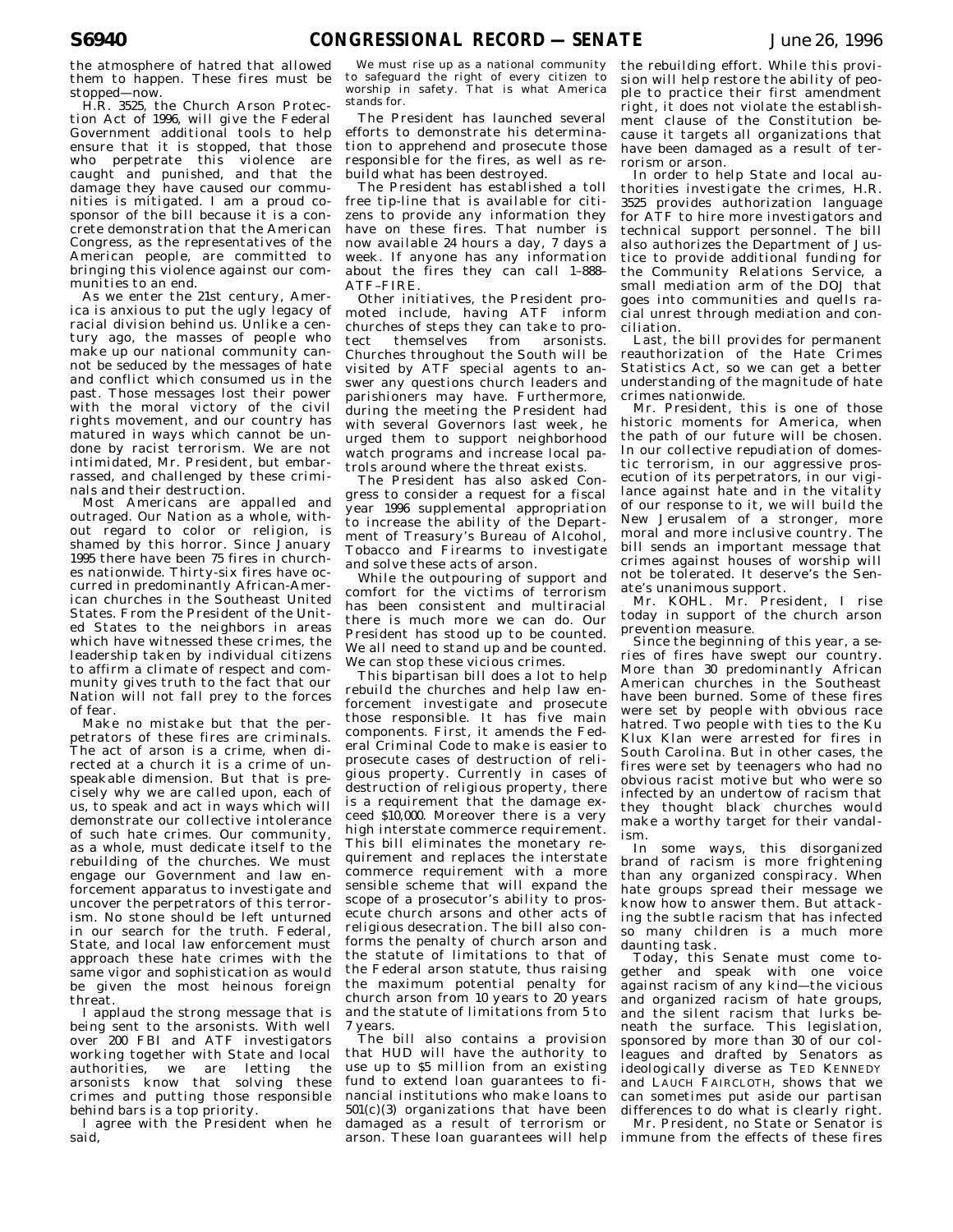in the South. A fire in Tennessee has been felt in Wisconsin. My friend Reggie White's church in Knoxville, TN was burned. That fire impacted and saddened all of us in my home State. And the people of Wisconsin have responded. Children from Wisconsin emptied their piggy banks to rebuild the church of their Green Bay Packer hero.

Mr. President, for too long in our history, we did not do enough to defend and protect the two great pillars of our Constitution: Religious liberty and equal rights. But that is no longer the case. Today, with this piece of legislation, we will assure that the Federal Government can prosecute church burners to the fullest extent of the law. Our legislation is simple. The current law requires that prosecutors prove a series of connections between a church burning and interstate commerce. Proving all of those connections is not constitutionally mandated, so with this legislation we eliminate them. In addition, we eliminate the requirement that damage be in excess of \$10,000. Once this measure becomes law, it will be easier to prosecute the people who have set these fires.

Mr. President, let us pass this legislation quickly.

Mr. DODD. Mr. President, I rise today to voice my strong support for the Faircloth-Kennedy Church Arson Prevention Act.

As I come to the floor today, it is difficult for me to imagine a more outrageous and disgraceful act of violence than the destruction of a house of worship.

Our religious institutions, be they churches, synagogues or mosques are more than just bricks and mortar. They are the cultural, spiritual, and physical lifeblood of our communities and our society.

To attack a church is to attack more than a building; it is to strike at the heart of our faith as a Nation and as a people.

A recent article in the New York Times, in my view, accurately describes church burnings for what they are; "an act of a singular profanity.'

This article goes on to say of these church burnings:

Its violence lies in the attempt to disrupt a community of believers, desecrate their altars and smash the spiritual rhythm of their lives. The arsonist attacks not just planks and shingles but the space where life's most important transitions are marked, where babies are baptized, marriages celebrated and the dead eulogized.

What may be most tragic about these events is that they were aimed primarily at African-American churches.

To attack a black church is to attack an institution that throughout our history has been at the forefront of our Nation's struggle on behalf of civil rights for all Americans.

One would hope that with all the progress we've made as a Nation, church burnings would be a distant memory, relegated to our history

books and not the front pages of our newspapers.

Like many Americans who lived through the civil rights era, I am haunted by the memory of the terrible fire bombings that often characterized that period.

In particular, it is difficult to erase from our collective memories the four young girls killed in a Baptist Church in Birmingham, AL, by a racist bombing, in 1963.

Lamentably, those incidents, of what I believed was a bygone era, are eerily similar to approximately 30 church burnings of the past 18 months.

Regrettably, the evil forces of racism continue to find shelter in our midst. To our great misfortune we cannot change the anger in the hearts of those who committed these deeds.

Indeed, I urge all Americans when they attend their houses of worship to take the opportunity to pray for the souls of those who would practice such heinous acts.

While we cannot legislate attitudes, as a Nation governed by the rule of law, we must do all we can to make clear that these acts of violence will not go unpunished.

The legislation before us today would make clear to those who would take up arms against a house of worship; you can burn down a building, but you cannot avoid the opprobrium of the American people.

The Faircloth-Kennedy bill would make it easier to prosecute those charged with desecrating a place of worship, it would provide additional resources for law enforcement agencies investigating these crimes, it would allow the Department of Housing and Urban Development to extend loan guarantees for rebuilding churches and it would reauthorize the Hate Crimes Statistics Act, of which I was a cosponsor.

I believe it is shameful and unfortunate that the acts of a cowardly few have forced this Congress to spend its time on such legislation. We should be talking about balancing the budget, raising the minimum wage and dealing with the economic issues that affect each and every American.

But part of our role as leaders is to take action when our national values are threatened.

In fact, if there is a silver lining to be found in this whole situation, it is the outpouring of support among the American people to lend a hand in rebuilding these burned churches.

In my State of Connecticut, two congregations, the Kensington Congregational Church and Spottswood A.M.E Zion Church came together and have pledged to raise \$10,000 on behalf of the rebuilding efforts.

Additionally, the sense of outrage, seemingly felt among all Americans is a palpable sign that the vast majority of people see these events for what they are: Blatant acts of racist hatred.

In fact, if the American people need any better indication of the strong sense of consensus on this issue I urge them to look at the two Senators cosponsoring this bill—Senator FAIRCLOTH and Senator KENNEDY.

These are two Senators who probably don't see eye to eye on too many issues. But, when it comes to church burnings they came together on behalf of the American people.

Their cooperation sends a strong signal to the American people that this is truly one issue that is above partisan wrangling.

Religious freedom is one of the bedrocks of our democracy, and these acts subvert all that we hold dear as a Nation. However, the spirit of religious individualism lives on.

I think Reverend Terrence Mackey, whose Mt. Zion A.M.E Church was burned down last June said it best:

They didn't burn down the church. They burned down the building in which we hold church. The church is still inside all of us.

I urge all my colleagues to support this legislation and lend our voices in the struggle against racial and religious intolerance in our Nation.

Mr. BIDEN. Mr. President, wouldn't have thought that 40 years after the Montgomery bus boycott, 35 years after the freedom rides, and over 30 years after this Congress passed the most sweeping civil rights legislation in history—we would be on the Senate floor discussing an epidemic of burnings of historically African-American churches in the South.

But we are here, because what is happening is an affront to all Americans whatever their race, whatever their religions. In the 5 years between 1990 and 1995, there were 29 fires at predominantly African-American churches in the South. In the past 18 months alone, there have been at least 43 such fires.

While a handful of these have been deemed accidental, most of them were intentional acts of violence—acts of violence not just against any property, but against churches.

The burning of a church is not merely a crime against a piece of property or even against an individual, as terrible as such violence may be. An attack on a church reaches deeper; it is an attack against an entire community.

A church, like any house of worship, is sacred. The sanctuaries, the pulpit, the artwork, and the prayer books all hold special meaning for the congregants.

To witness the destruction of a house of worship, to see its walls reduced to charred remains, is a wrenching experience.

When you lose your church, your synagogue, or your mosque, you lose something that goes to the core of what it means to be human, and to the core of the most basic freedom on which our Nation was founded.

For burning a church is a challenge to the entire concept of faith itself. I ask you, how could anyone who believed in God intentionally destroy a place where God is worshiped?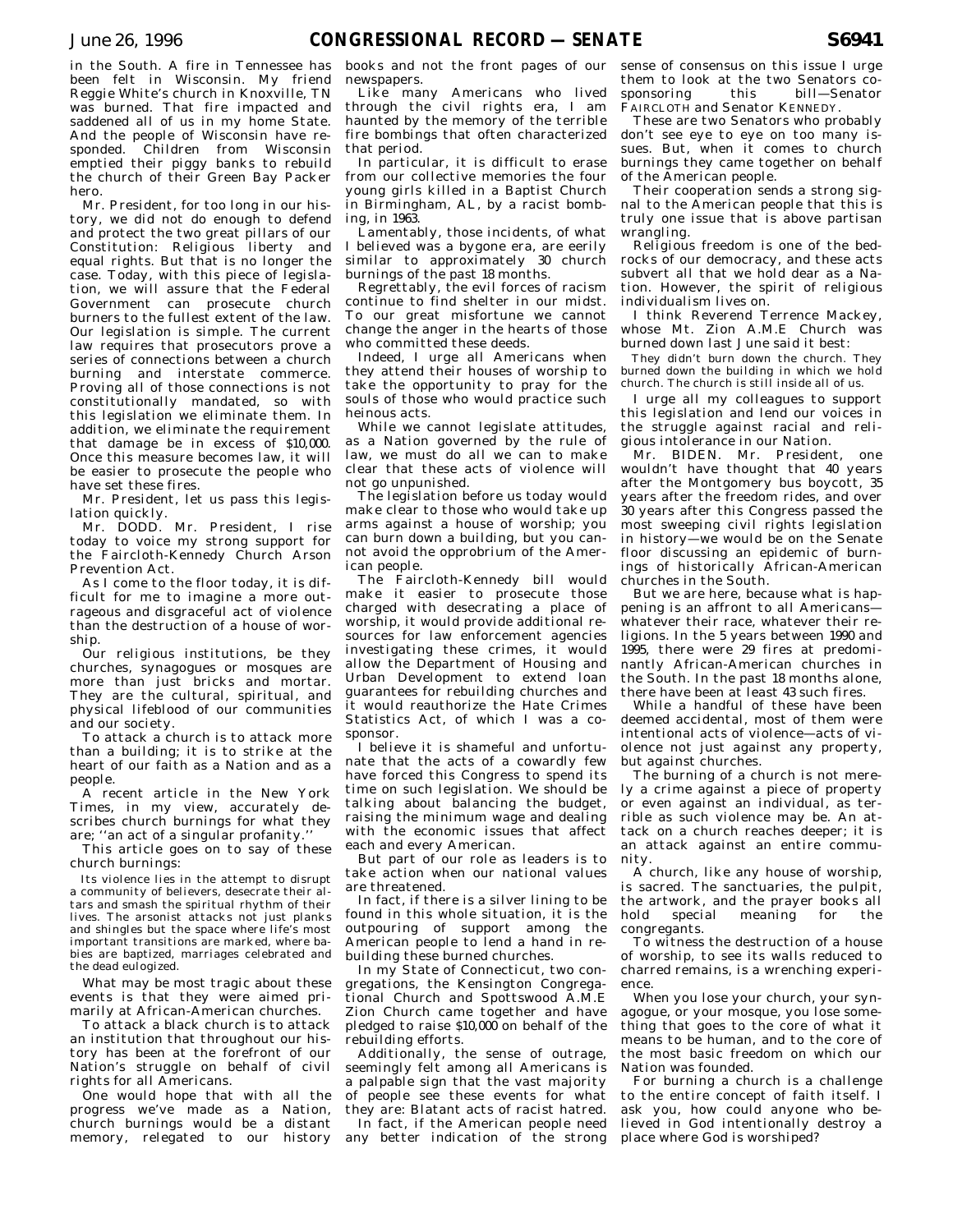On top of this layer of emotion, we must also consider the special context of these particular church burnings. For, in African-American communities, churches not only serve an important spiritual role, they also have served a predominant cultural, social, and political role throughout the past century.

During the Jim Crow era, churches were the only institutions where African-Americans could choose their own leaders, participate in governance, and be treated with genuine equality.

Not surprisingly, almost all the leaders of the civil rights movement emerged from the African-American churches and these leaders infused the movement with its spiritual, moral, and non-violent character.

For this reason, when the segregationist or the men in white robes wanted to strike a blow against the civil rights movement, when they wanted to intimidate those who were taking to the streets to protest injustice, when they wanted to slow the change that was coming to the South, they attacked the churches.

Think back to May, 1963, when over 900 children packed the 16th Street Baptist Church in Birmingham, AL. And as they filed out of the church to demonstrate against segregation, Bull Connor turned his powerful water hoses against them, and demonstrated, for all the world to see, the unmitigated ugliness of segregation.

Four months later, a powerful firebomb ripped through the 16th Street Baptist Church. Four young schoolgirls were killed. Again, the country watched in horror.

So the violence against historically African-American churches in the South is especially meaningful and especially hurtful. These arsons hearken back to a time, when, to paraphrase Dr. King, people were judged not on the content of their character, but on the color of their skin.

They remind us of a time when violence and hatred against African-Americans was the norm, and justice appeared to be reserved for only one part of society.

These arsons represent not only attacks on spiritual institutions, but direct messages of exclusion to the African-American community. The purveyors of hate that are burning these churches are trying to say: You are different, you do not belong, we reject you.

But by standing here today and voicing our opposition, it is the perpetrators of this violence who are being rejected. It is their message of hate that is being reviled by the entire country.

And when we pass legislation to address church arson, the U.S. Senate will be standing on the side of the congregants of these churches and against those narrow-minded individuals who seek division and conflict rather than unity and harmony.

Even though these church arsons have been denounced by the over-

whelming majority of Americans, and the Federal Government is conducting a full-fledged investigation into these crimes, these incidents stand as a vivid reminder that we still have a long way to go in building the type of society to which we all aspire.

We would all like to believe that we live in a color-blind society—that our country is filled exclusively with people of good faith that no longer take race into account in their daily lives.

But incidents like the Rodney King beating, or the Mark Furhman tapes, or the burning of three dozen African-American churches, hit us square in the face, like a splash of cold water, with the hard reality that, in America, race still matters.

Racism has been a cancer in the body politic since the birth of this country. We took the first step toward treating this illness after the Civil War, and we took another big step during the civil rights movement of the 1960's.

But even though the cancer has receded, it has not been eliminated root and branch. It continues to infect our society. If we pretend that we no longer need to be vigilant, if we accept the illusion that we live in a colorblind society, if we legislate or decide court cases on that basis, then racism will grow and spread—and we will see more churches burned and more manifestations of this lurking disease in years to come.

I do not mean to suggest that there has been no progress—there has been. Thirty years ago, many stood in silence when the churches burned. States and localities saw Federal authorities as intruders bent on changing their way of life.

Today, the public response has been overwhelming. Everyone opposes these church burnings; everyone wants to bring the perpetrators to justice.

Over 200 Federal agents, working together with State and local law enforcement, are investigating these fires, making this the largest civil rights investigation in history. Nation's Bank has put up a \$500,000 reward for information leading to the prosecution of the arsonists. Habitat for Humanity has promised to assist all the communities that have lost churches.

Three decades ago, Southern legislators virulently opposed civil rights legislation. Today, the bill to address church burnings is being sponsored by Senator FAIRCLOTH from North Carolina and Senator KENNEDY, whose brother was President during the tensest moments of the civil rights movement.

So, we have made some progress, just not enough. As Dr. King said from the steps of the State capitol in Montgomery, AL following the historic march from Selma: ''The arc of the universe is long, but it bends toward justice.''

We must join together to face this violence, and through our collective efforts, bring it to an end. Let this violence serve to bring us together to fight the prejudice that remains, to prod us to redouble our affirmative efforts to bring the races closer together.

Only through continued vigilance in our Government, in our schools, and in our homes, can we ensure that the ''arc of the universe'' will continue to ''bend toward justice.''

The legislation being introduced today, which I am cosponsoring, is a necessary response to the church arsons blotting our Nation.

First, it will make it much easier to prosecute church arsons as a Federal crime. It provides that anyone convicted of burning a house of worship based on racial, ethnic, or religious bias will be facing a potential 20-year jail sentence.

The bill also eliminates the current statutory requirement that \$10,000 worth of damage must have occurred to trigger Federal jurisdiction for prosecuting a church burning.

Under this bill, anyone who defaces religious property—whether by shooting out the windows of a church or painting a swastika on a synagogue wall—will have committed a Federal felony.

The bill also authorizes the Department of Housing and Urban Development to provide loan guarantees for reconstruction projects to churches and other nonprofit organizations that have been victims of arson, and it provides additional funding for mediation services and training for local arson investigators.

Senators KENNEDY and FAIRCLOTH are to be commended for putting together this legislation. It has my unqualified support and I urge the leadership to bring it up for consideration as quickly as possible.

Although I fully support this legislation, I want to emphasize that the best way to end these cowardly crimes is to apprehend a perpetrator, prosecute him, and lock him up.

Swift action of this sort will send the message that this conduct will not be tolerated and that anyone who desecrates religious property will be punished severely.

I am confident that the FBI and BATF are doing everything in their power to investigate these crimes and hopefully we will hear of some progress in the coming weeks.

Together, the Congress, our Federal, State, and local law enforcement officials, or communities, and each of us as individuals, can make a difference. We can force this campaign of terror to come to an end—and in doing so we will reaffirm the equality and the religious freedom of all Americans.

Mr. HATCH. Mr. President, I wish to express my appreciation to the Senate for its swift action in passing H.R. 3525, the Church Arson Prevention Act of 1996.

This bill strengthens the commitment and ability of the American people and the Federal Government to protect two of our most sacred principles—religious liberty and the equality of all Americans, regardless of race, ethnicity or religion.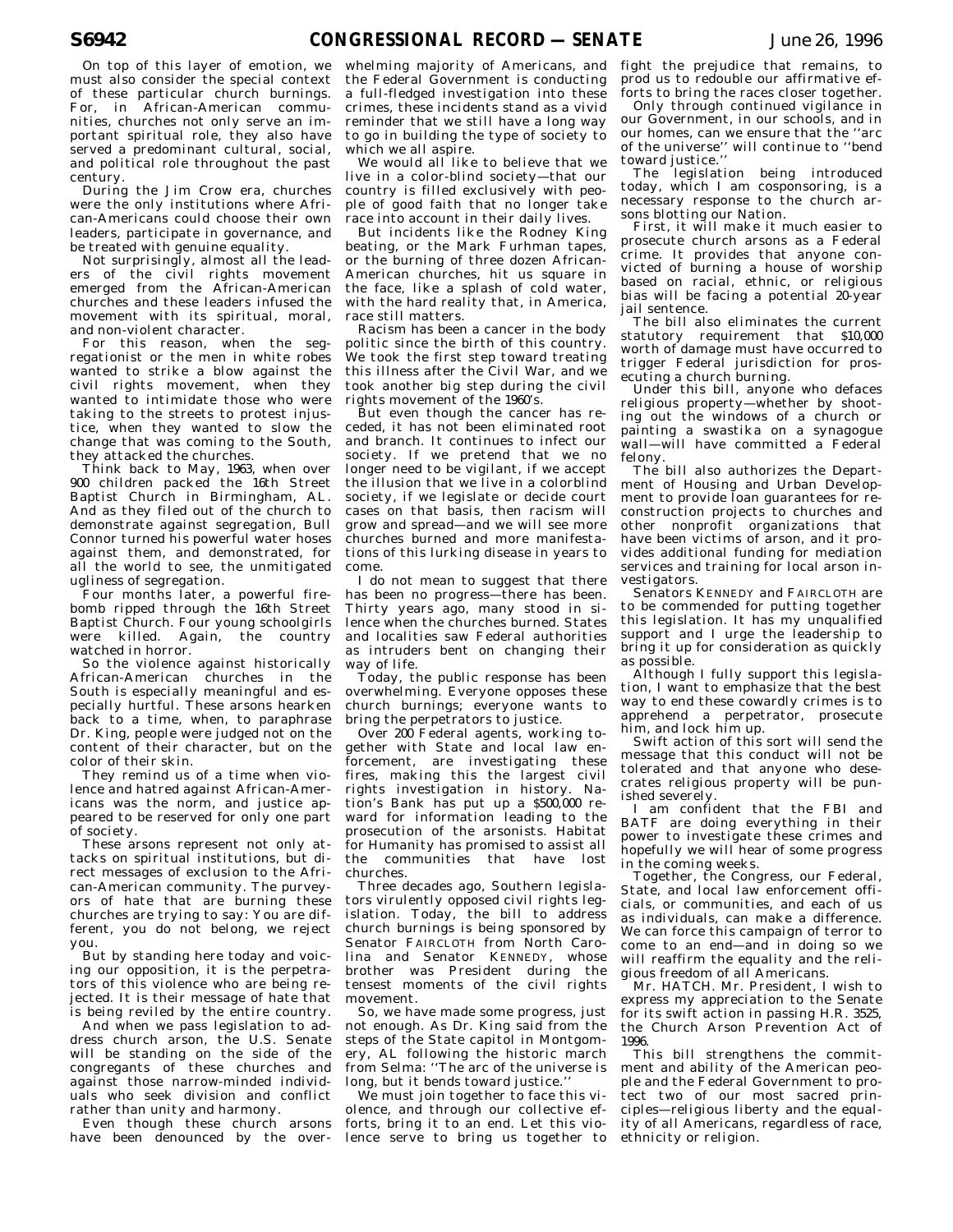America as a great haven, where individuals could openly acknowledge and freely practice their faith, whatever that faith may be, is a concept even older than the United States itself. Throughout its history, this great land, which came to be the United States of America, has been the destination of individuals from every corner of the globe seeking freedom from religious persecution. Freedom of religion is the first freedom protected in the Bill of Rights. Religious liberty and tolerance are at the heart of our being as a nation. As a result, an attack on a house of worship is more than damage or destruction to a building; it is an attack on religious liberty itself, and thus an attack on America.

Such crimes are a matter for grave concern for Americans of all religious faiths. As a member of a minority religious faith, whose leader was murdered in Illinois in 1844; whose adherents were hounded, harassed, and killed; against whom Governor Boggs of Missouri, in 1838, signed an extermination order, and who were eventually driven outside the then-existing border of the United States, I understand this well.

While the recent series of church arsons have destroyed houses of worship across our Nation, serving people of different faiths and different races, the largest number of burnings have involved identifiably black churches. Many have been small churches, located in rural areas, which have existed for generations. Historically, churches have served a special role in the black community, serving not merely as places of weekly worship, but as the spiritual and cultural centers of their communities. The unique place occupied by black churches in lives of their parishioners, and in the history of the black community and of our country, generation after generation, intensifies the pain and loss felt by a community victimized by this loathsome type of crime.

I am pleased to note that this legislation will include a 6-year reauthorization of the Hate Crime Statistics Act, which I sponsored together with my good friend Senator SIMON. The collection of data on crimes, including arson, motivated by racial, religious, disability, sexual orientation, or ethnic bias can help alert local communities and their law enforcement agencies to any pattern of hate crimes in their neighborhoods, and can help alert Federal law enforcement agencies to patterns or types of hate crimes, such as attacks on houses of worship, enabling law enforcement to respond to such crimes more quickly and efficiently, before they spread like a plague across our Nation.

I am gratified by the response of the American people to these crimes; that so many private citizens and organizations are pitching in to help rebuild these churches. We live in a free and good society, and we have made progress in tolerance and in assuring protection of the rights of persons who

belong to minority racial, ethnic, and religious groups. We are, however, not yet done. Today, with this legislation, we take another step forward.

I wish to commend my distinguished colleagues, Senator FAIRCLOTH and Senator KENNEDY, for their work on this bill. The very fact that these two Senators, of different parties and such differing political beliefs on so many other issues, have worked together so effectively to pass this legislation, sends a loud and clear message to all Americans of our resolute and complete condemnation of these reprehensible crimes, and our determination that the perpetrators be brought to justice.

### OUTRAGE ABOUT CHURCH BURNINGS

Mr. LAUTENBERG. Mr. President, I rise today to express my deep concern and outrage about the rash of church burnings in our Nation and to urge support of H.R. 3525.

Mr. President, the great German playwright Goethe once remarked, There is nothing more frightening than ignorance in action.'' Unfortunately, we are currently witnessing the fires of ignorance and prejudice engulf-<br>ing African-American churches African-American throughout the South.

As of June 24, there were 37 suspicious fires at these churches in the last 18 months. The smoldering ruins are the tangible evidence of a smoldering racism in our country.

Mr. President, just 30 years ago, the Night Riders cut a swath of fear across the South, torching churches and homes. Hopefully, it is not the faint sound of similar hoofbeats which we again hear galloping toward us.

But unlike three decades ago, those responsible for these heinous actions do not appear to be organized groups, and those who have been apprehended have revealed various motives. Also, there are roughly an equal number of suspicious fires at white churches and those of other races which are currently being investigated by the ATF.

Mr. President, it is critically important that we loudly repudiate the purposeful destruction of any house of worship. This is not just a religious issue; it is an American issue, because it destroys an individual's right to worship according to his or her conscience, free from fear and violence.

Yet the destruction of small, often isolated and rural, black churches in the South is especially chilling; it is being done to promote a climate of fear and intolerance. Which is why every American, whether black, white, Christian, Jew, Muslim or atheist, must denounce these fires of hatred which are burning across the landscape of our Nation.

I hope, Mr. President, that perhaps we can salvage something good from these horrible incidents. The phoenix, the fabled mythological bird, is said to be able to rise from the ashes to a new and better life. Thirty years ago, the flames of the Night Riders helped to galvanize American opinion against

the policies of segregation and to start our Nation along what the Rev. Dr. Martin Luther King called a superhighway to freedom. Perhaps today's flames will vividly remind us how of far we must still journey down that road.

At a time when America seems to be splitting along class and racial and ethnic lines, perhaps these deplorable actions will force us to finally stop and look down the road on which we now seem headed.

Those who are setting the blazes hope they can fan the fires of prejudice and ignite a conflagration of violence. When in actuality, the flames may help illuminate the dangers of intolerance, and how it affects all of us.

Recently, the Senate adopted a resolution, Senate Resolution 265, condemning the desecration of churches. But words must be backed by action. The pending legislation, which I have cosponsored, would make it easier to investigate and prosecute these crimes and would establish tougher penalties for those convicted of setting fire to houses of worship. The bill would authorize additional resources for ATF investigations, and it would facilitate rebuilding efforts in affected communities. A provision in this legislation would also permanently reauthorize the Hate Crimes Statistics Act. This bill needs to be signed into law without delay.

Mr. President, I am confident that this legislation can make a real difference. However, by itself no law can wipe away the problem; all of us must work together to end hate crimes and the bigotry which spawns them. We need to follow the example of Reverend William Watley, pastor of St. James' African Methodist Episcopal Church in Newark, the largest AME church in New Jersey. Last week, Reverend Watley brought together over 500 people, including pastors and representatives from the burned churches, for a special service to denounce the violence. He also pledged help from New Jersey's religious community for the affected parishes.

Mr. President, I urge every American to join me in condemning these terrible acts of violence, of prejudice, of cowardliness. Because if we do not loudly condemn them, then we silently condone them.

Mr. THURMOND. Mr. President, I am pleased and proud to be a cosponsor of an amendment originally sponsored by my friends Senator FAIRCLOTH of North Carolina, and Senator KENNEDY of Massachusetts, that addresses the disturbing crime of church burnings.

It has become increasingly apparent that there has been a disturbing trend occurring throughout the United States over the past 18 months, the willful and malicious destruction of churches by arson. There is something particularly hateful in the crime of arson, for it is a crime that is usually motivated by factors other than personal gain. It takes an individual who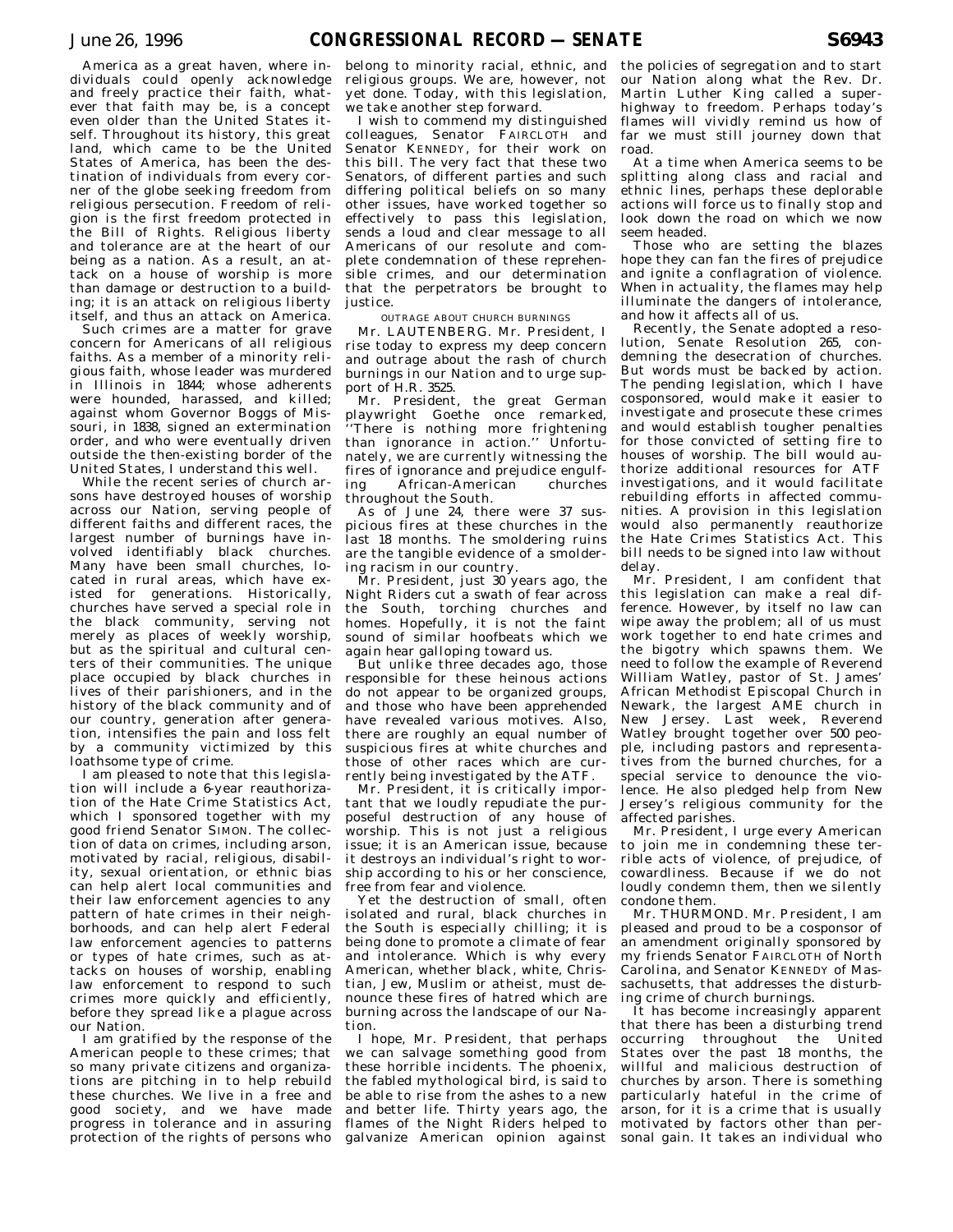possesses either tremendous rage, or tremendous mental and personal problems, to set someone's property on fire for the mere purpose of watching it burn to the ground. When the target of such an individual's attack is the holy land of a place of worship, the crime becomes all the more sick, unsettling, senseless, and vile.

The amendment I have cosponsored seeks to draw a tough line against those who commit acts of arson against churches in our Nation. It establishes tough Federal penalties for those who destroy churches through fire, and it appropriates money—from existing funds—to pay for additional Federal arson investigators. Without question, this amendment will send a clear signal to those who are contemplating fire attacks against a church that there will be severe consequences to their actions, and that the people of the United States will not tolerate such hateful acts of violence against our citizens and our places of worship.

Mr. KENNEDY. Mr. President, how much time do I have remaining?

The PRESIDING OFFICER. The Senator has 3 minutes and 28 seconds.

Mr. KENNEDY. Mr. President, I yield the remaining time to my colleague and friend, who has been involved in this whole effort.

The PRESIDING OFFICER. The Senator from Massachusetts has 31⁄2 minutes.

Mr. KERRY. Mr. President, I thank my colleague from Massachusetts. I thank him particularly for his leadership and the leadership of his family with respect to all issues of civil rights over the turbulent period of the modern history of this country. I join with<br>Senator KENNEDY and Senator KENNEDY FAIRCLOTH in supporting this legislation.

I think every single one of us in America is outraged at the cowardly acts of hatred and violence which have now become much too commonplace in America. It is clear that there still is a systematic prejudice that lives on, both in those who did not learn the lessons of the turbulent period of our civil rights history, or even among the young generation who have not lived through the suffering and confrontation of that period of time in this country. Those who have set churches ablaze have really succeeded in rekindling a national desire to stamp out bigotry and prejudice throughout this country. They have rekindled our commitment and our desire to speak out loudly and clearly to achieve equality, equal rights, and justice in the face of a world that seems too willing to forget history and to repeat it.

For those of us who were involved in the civil rights movement and joined with men and women of good will, white and black, we thought somehow we had progressed beyond this. We thought the images of the 1960's, of hatred and of malice and prejudice against black Americans for no other

reason than the color of their skin—we thought somehow we had grown beyond that and were reaching at least toward an era of progress. So the church burnings in the last few weeks bring back to us, in stark and horrible terms, a period of time we would rather forget. It is sad we have had to come to this floor again, in 1996, to fight about it.

I think it is clear in this legislation that we cannot and will not let the hatred and ignorance of a few criminals tarnish what all of us want to achieve in this country. We cannot in the face of the haters and the bigots and the racists, avoid strengthening our own resolve to tear down the walls that still divide us and stand together, shoulder to shoulder, in solidarity against this kind of intolerance.

As a nation and as a people, we have to recommit in these times to our constitutional, religious and philosophical belief in equal justice under the law. I think it is important to remember the words of Martin Luther King, who said:

I have seen too much hate to want to hate, myself; and I have seen hate on the faces of too many sheriffs, too many white citizens councils, and too many klansmen of the South to want to hate, myself. And every time I see it I have to say self-hate is too great a burden to bear.

It would be appropriate to let Dr. Martin Luther King's words be our lesson as we seek out these criminals, bring them to justice, and rally together to end the hatred and intolerance of this Nation. I commend Senators KENNEDY and FAIRCLOTH for their initiative to help us make it clear to everyone that, when you burn one church in this country, you burn the Constitution; when you attack one place of worship, you attack all Americans; and none of us should stand silent in the face of that.

The PRESIDING OFFICER. The time of the Senator has expired.

Several Senators addressed the Chair.

The PRESIDING OFFICER. The Senator from North Carolina.

Mr. FAIRCLOTH. I yield to Senator WARNER for the remaining time I have.

The PRESIDING OFFICER. The Senator from Virginia.

Mr. WARNER. Mr. President, I commend my distinguished colleague from Massachusetts and indeed the senior Senator from Massachusetts and the Senator from North Carolina for taking the initiative. I have spoken before on this floor about this very serious issue. I simply want to remind all Senators that the very purpose for America was religious freedom. This Nation was founded by persons who left foreign shores and sailed into the unknown to take risks that today are almost incomprehensible in magnitude. With only the very rudiments of navigation, the bare necessities of life, to plow out across largely unchartered seas to come to a land, to settle that land for one purpose—religious freedom.

Therefore, this issue brings about a responsibility on every single American, irrespective of race, color, creed, or religion to unite together, arm in arm, brothers and sisters, to fight this crime and to preserve the very reason for our forefathers coming to settle this Nation.

I yield the floor.

The PRESIDING OFFICER. Who seeks time?

Mr. FAIRCLOTH. Mr. President, I suggest the absence of a quorum.

The PRESIDING OFFICER. The clerk will call the roll.

The legislative clerk proceeded to call the roll.

Mr. DASCHLE. Mr. President, I ask unanimous consent that the order for the quorum call be rescinded.

The PRESIDING OFFICER. Without objection, it is so ordered.

Mr. DASCHLE. Mr. President, I join with my fellow Senators today in condemning the rash of church burnings that has plagued our Nation in recent years. Since 1991, we have seen over 150 fires at houses of worship serving people of all races and faiths. In the past 18 months more than 35 African-American churches have been burned to the ground. These churches and temples are the heart and soul of the communities they serve, and their destruction represents an egregious act of hatred against these worshippers. As a nation, we cannot stand idly by and allow Americans to be denied their fundamental right to the free exercise of their religion, nor can we tolerate racial hatred and religious intolerance.

I am proud that President Clinton has spoken out so forcefully against these heinous acts and hopeful that his commitment of all possible Federal resources to the investigation and prosecution of these crimes will bring an<br>end to this national tragedy. The end to this national tragedy. President has offered both moral leadership and the full power available to him as the chief executive in the fight to bring these criminals to justice, and I commend him for his actions.

I am also heartened by the fact that the legislative effort has been a bipartisan one. Here in the Senate, my colleagues Senator KENNEDY and Senator FAIRCLOTH have jointly introduced legislation that will aid the President and Federal law enforcement officers in the investigation and prosecution of these crimes. In the House, Representatives HYDE and CONYERS have shown similar leadership. I am confident we can enact this legislation expeditiously, and I urge our Federal law enforcement officers to use these new tools to pursue the investigation of these fires with swiftness but also with respect and sensitivity for the congregations affected by the violence.

While legislative responses will help solve the crimes that have already occurred and convict the perpetrators, the prevention of further destructive acts requires the moral force of our Nation. It is only through the expression of our deep outrage at racial hatred and religious intolerance that we as a society demonstrate that such beliefs